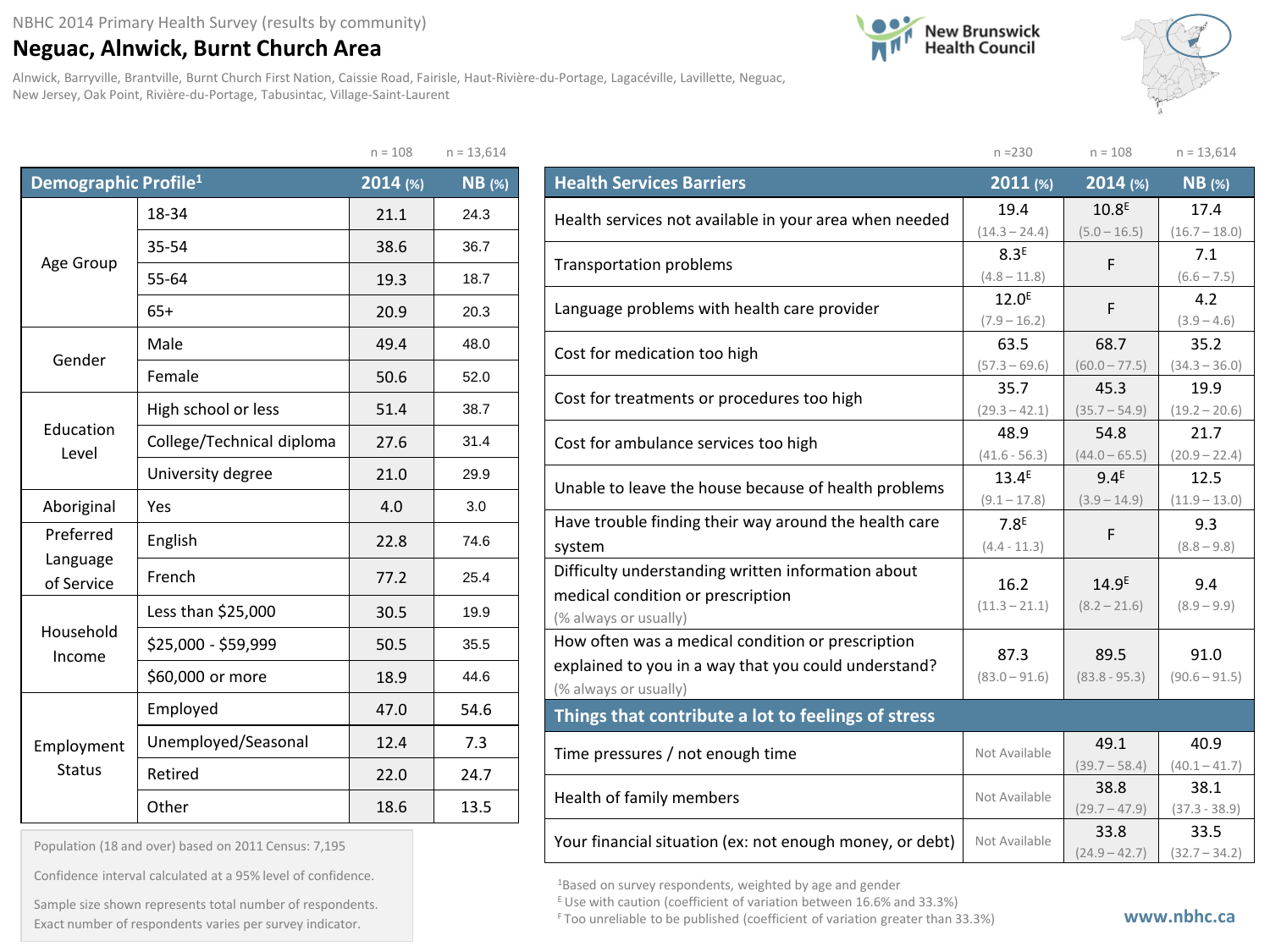## **Neguac, Alnwick, Burnt Church Area**

 $\uparrow$  = Higher than 2011 results

 $\blacklozenge$  = Lower than 2011 results

Exact number of respondents varies per survey indicator.

| $n = 108$ | $n = 13,614$ |
|-----------|--------------|

 $(60.8 - 62.4)$ 

|                                                                             | $n = 230$               | $n = 108$                   | $n = 13,614$            |                                                                                                                      | $n = 230$                          | $n = 108$                          | $n = 108$    | $n = 13,614$            |
|-----------------------------------------------------------------------------|-------------------------|-----------------------------|-------------------------|----------------------------------------------------------------------------------------------------------------------|------------------------------------|------------------------------------|--------------|-------------------------|
| <b>Health Profile</b>                                                       | $2011$ (%)              | $2014$ (%)                  | $NB$ (%)                | <b>Chronic Health</b>                                                                                                |                                    |                                    |              |                         |
| Self-rated Health (% very good or excellent)                                | 44.4                    | 47.1                        | 50.5                    | Conditions <sup>1</sup>                                                                                              | $2011$ (%)                         | $2014$ (%)                         | $2014^2$ (#) | $NB$ (%)                |
|                                                                             | $(38.0 - 50.8)$         | $(37.8 - 56.5)$             | $(49.6 - 51.3)$         | One or more chronic                                                                                                  | 55.1                               | 59.5                               |              | 61.6                    |
| Self-rated mental or emotional health                                       | Not Available           | 61.5                        | 65.4                    | health conditions <sup>3</sup>                                                                                       | $(48.6 - 61.6)$                    | $(50.4 - 68.7)$                    | 4,284        | $(60.8 - 62.4)$         |
| (% very good or excellent)<br>"My health largely depends on how well I take |                         | $(52.4 - 70.6)$             | $(64.6 - 66.2)$         | High blood pressure                                                                                                  | 29.1                               | 39.7                               | 2,853        | 27.0                    |
| care of myself" (% strongly agree)                                          | 42.7<br>$(36.3 - 49.1)$ | 32.6                        | 55.2<br>$(54.4 - 56.0)$ |                                                                                                                      | $(23.3 - 34.9)$                    | $(30.5 - 48.8)$                    |              | $(26.2 - 27.7)$         |
| Number of prescription medications taken on a                               | $11.4^E$                | $(23.8 - 41.3)$<br>$15.1^E$ |                         | Depression                                                                                                           | 8.9 <sup>E</sup>                   | 17.8 <sup>E</sup>                  | 1,282        | 14.9                    |
| regular basis $3$ (% 6 or more)                                             | $(6.4 - 16.4)$          | $(6.5 - 23.7)$              | 15.2<br>$(14.5 - 15.9)$ |                                                                                                                      | $(5.3 - 12.5)$                     | $(10.7 - 25.0)$                    |              | $(14.3 - 15.5)$         |
| Discuss regularly with a health professional on                             |                         |                             |                         | Arthritis                                                                                                            | 15.1<br>$(10.5 - 19.6)$            | 8.7 <sup>E</sup><br>$(3.4 - 13.9)$ | 623          | 17.4<br>$(16.8 - 18.0)$ |
| improving health or preventing illness                                      | 23.6                    | $18.4^E$                    | 25.4                    |                                                                                                                      | 14.7                               | 8.4 <sup>E</sup>                   |              | 16.4                    |
| (% always or usually)                                                       | $(17.8 - 29.4)$         | $(11.0 - 25.8)$             | $(24.7 - 26.1)$         | Gastric Reflux (GERD)                                                                                                | $(10.1 - 19.2)$                    | $(3.2 - 13.6)$                     | 604          | $(15.8 - 17.0)$         |
| How long have you been seeing the same family                               | 78.1                    | 76.6                        | 73.0                    |                                                                                                                      | 7.0 <sup>E</sup>                   | $8.2^E$                            |              | 10.7                    |
| doctor? (% 5 years or more)                                                 | $(72.8 - 83.5)$         | $(68.6 - 84.5)$             | $(72.2 - 73.7)$         | <b>Diabetes</b>                                                                                                      | $(3.7 - 10.3)$                     | $(3.1 - 13.3)$                     | 591          | $(10.1 - 11.2)$         |
| Are you limited in doing activities because of a                            |                         |                             |                         | Chronic pain                                                                                                         | 12.8 <sup>E</sup>                  | F                                  | 550          | 14.0                    |
| physical or mental condition, or a health                                   | Not                     | $21.1^E$                    | 22.1                    |                                                                                                                      | $(8.6 - 17.0)$                     |                                    |              | $(13.5 - 14.6)$         |
| problem? (% yes)                                                            | Available               | $(13.4 - 28.8)$             | $(21.4 - 22.8)$         | Heart disease                                                                                                        | 8.7 <sup>E</sup><br>$(5.1 - 12.3)$ | F                                  | 520          | 8.3<br>$(7.9 - 8.8)$    |
| <b>Memory loss</b>                                                          |                         |                             |                         |                                                                                                                      | 5.8E                               |                                    |              | 8.3                     |
|                                                                             | Not                     |                             | 9.9                     | Cancer                                                                                                               | $(2.8 - 8.7)$                      | F                                  | 333          | $(7.8 - 8.7)$           |
| Someone in household has a memory problem                                   | Available               | F                           | $(9.4 - 10.4)$          |                                                                                                                      | 9.1 <sup>E</sup>                   | F                                  |              | 11.8                    |
| that interferes with day to day function                                    | Not                     | F                           | 3.9                     | Asthma                                                                                                               | $(5.4 - 12.7)$                     |                                    | 333          | $(11.3 - 12.4)$         |
|                                                                             | Available               |                             | $(3.6 - 4.2)$           | Emphysema or COPD                                                                                                    | F                                  | F                                  | 129          | 3.0                     |
| <b>Health Behaviours</b>                                                    |                         |                             |                         |                                                                                                                      |                                    |                                    |              | $(2.7 - 3.3)$           |
| Eating fruits and vegetables                                                | Not Available           | 43.7                        | 50.4                    | Mood disorder other                                                                                                  | F.                                 | F                                  | 121          | 3.0                     |
| (% 5 portions or more a day)                                                |                         | $(34.4 - 53.1)$             | $(49.5 - 51.2)$         | than depression                                                                                                      |                                    |                                    |              | $(2.7 - 3.2)$           |
| Moderate or vigorous physical activity                                      | Not Available           | 33.6                        | 49.0                    | Stroke                                                                                                               | F                                  | F                                  | 99           | 2.5<br>$(2.2 - 2.8)$    |
| (% at least 2 % hours a week)                                               |                         | $(24.7 - 42.5)$             | $(48.1 - 49.8)$         |                                                                                                                      |                                    |                                    |              |                         |
| Current smoker                                                              | Not Available           | $17.5^E$                    | 19.2                    | Confidence interval calculated at a 95% level of confidence.                                                         |                                    |                                    |              |                         |
| (% daily or occasional)                                                     |                         | $(10.4 - 24.6)$             | $(18.5 - 19.8)$         |                                                                                                                      |                                    |                                    |              |                         |
| Unhealthy weight                                                            | Not Available           | 51.4                        | 30.8                    | Symbols $\bigwedge$ and $\bigvee$ indicate a statistically significant difference<br>at the 95% level of confidence. |                                    |                                    |              |                         |
| (% obese)                                                                   |                         | $(41.9 - 61.0)$             | $(30.0 - 31.6)$         | Sample size shown represents total number of respondents.                                                            |                                    |                                    |              |                         |

<sup>1</sup> Self-reported based on survey respondents

<sup>2</sup> Estimated number of citizens who have the selected chronic health condition

<sup>3</sup> Among the twelve chronic health conditions listed in table located at the right of this page.

 $E$  Use with caution (coefficient of variation between 16.6% and 33.3%)

F Too unreliable to be published (coefficient of variation greater than 33.3%)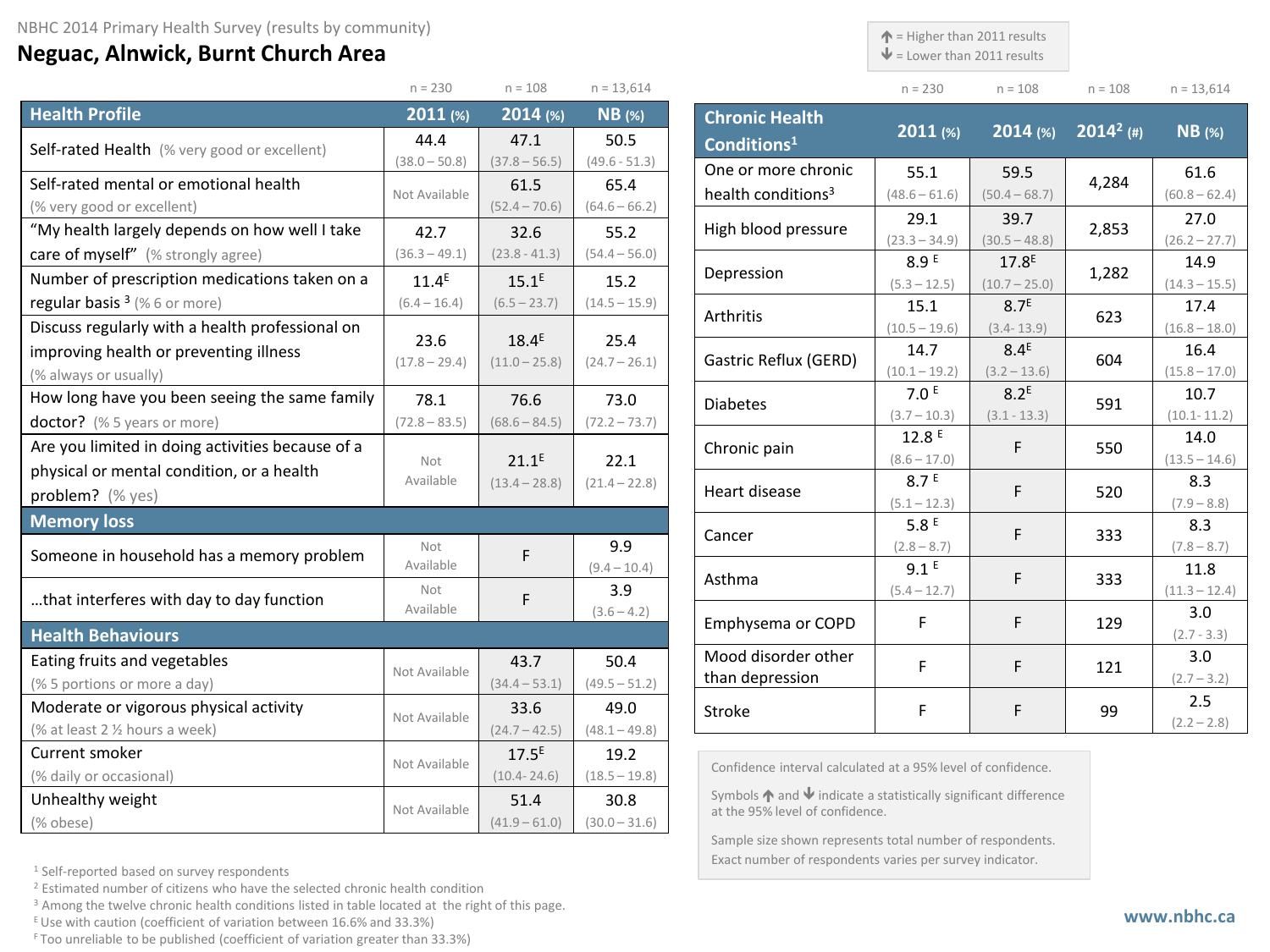|                        |         | NBHC 2014 Primary Health Survey (results by community)<br>Neguac, Alnwick, Burnt Church Area                                                                                              |                                     |                                     | $B =$ Better than 2011 results<br>$W =$ Worse than 2011 results |                         |                         |  |  |  |
|------------------------|---------|-------------------------------------------------------------------------------------------------------------------------------------------------------------------------------------------|-------------------------------------|-------------------------------------|-----------------------------------------------------------------|-------------------------|-------------------------|--|--|--|
|                        |         |                                                                                                                                                                                           |                                     | $n = 230$                           | $n = 108$                                                       | 1 to 33                 | $n=13,614$              |  |  |  |
|                        |         | <b>Primary Health Indicator</b>                                                                                                                                                           |                                     | 2011                                | 2014                                                            | Rank $2$                | <b>NB</b>               |  |  |  |
|                        |         | <b>Accessibility</b><br>The ability of patients/clients to obtain care/service at the right place and the right time, based on respective needs, in the official language of their choice |                                     |                                     |                                                                 |                         |                         |  |  |  |
|                        | $A-1$   | Has a personal family doctor (% yes)                                                                                                                                                      |                                     | 96.8<br>$(94.5 - 99.1)$             | 98.7<br>$(96.6 - 100.0)$                                        | $\mathbf{1}$            | 92.1<br>$(91.7 - 92.5)$ |  |  |  |
|                        | $A-2$   | Calling family doctor's office during regular practice hours (% very easy or somewhat easy)                                                                                               |                                     | 83.1<br>$(78.2 - 88.0)$             | 83.6<br>$(76.6 - 90.6)$                                         | 8                       | 78.3<br>$(77.6 - 79.0)$ |  |  |  |
| Personal Family Doctor | $A-3$   | Family doctor has extended office hours (after 5pm or on weekends) (% yes)                                                                                                                | Not available                       | 11.0 <sup>E</sup><br>$(5.1 - 16.9)$ | 25                                                              | 16.2<br>$(15.6 - 16.8)$ |                         |  |  |  |
|                        | $A - 4$ | Family doctor has an <b>after-hour arrangement</b> when office is closed $(\%$ yes)                                                                                                       | 10.9 <sup>E</sup><br>$(6.8 - 15.0)$ | $14.2^E$<br>$(7.6 - 20.8)$          | 16                                                              | 18.2<br>$(17.5 - 18.9)$ |                         |  |  |  |
|                        |         |                                                                                                                                                                                           | (% on same day or next day)         | 42.8<br>$(36.3 - 49.3)$             | 39.9<br>$(30.5 - 49.3)$                                         | 3                       | 30.1<br>$(29.3 - 30.9)$ |  |  |  |
|                        | $A-5$   | How quickly appointment can be made with family doctor                                                                                                                                    | (% within 5 days)                   | 78.8<br>$(67.9 - 79.6)$             | 69.5<br>$(60.6 - 78.4)$                                         | 6                       | 60.3<br>$(59.4 - 61.2)$ |  |  |  |
|                        | $A-6$   | Nurse working with family doctor who is regularly involved in health care $(\%$ yes)                                                                                                      |                                     | 39.8<br>$(33.5 - 46.1)$             | 33.4<br>$(24.6 - 42.3)$                                         | 8                       | 27.5<br>$(26.7 - 28.3)$ |  |  |  |
|                        | $A-7$   | Has access to a <b>primary health team</b> <sup>3</sup> (% yes)                                                                                                                           | 46.4<br>$(40.0 - 52.8)$             | 34.3<br>$(25.4 - 43.2)$             | 9                                                               | 28.5<br>$(27.8 - 29.2)$ |                         |  |  |  |
|                        | $A-8$   | Wait time at the hospital emergency department (% less than 4 hours)                                                                                                                      |                                     | 78.3<br>$(70.1 - 86.5)$             | 70.4<br>$(56.8 - 84.0)$                                         | 20                      | 73.9<br>$(72.7 - 75.1)$ |  |  |  |
|                        | $A-9$   | How often citizens received the health care service they needed in the                                                                                                                    | English <sup>4</sup>                | 92.4<br>$(87.0 - 97.8)$             | в 100.0<br>$(100 - 100)$                                        |                         | 95.2<br>$(94.8 - 95.6)$ |  |  |  |
|                        |         | official language of their choice<br>(% who always received service in language of preference)                                                                                            | French <sup>4</sup>                 | 53.7<br>$(44.4 - 63.0)$             | 65.0<br>$(54.0 - 76.0)$                                         |                         | 72.6<br>$(71.0 - 74.2)$ |  |  |  |

 $2$  Indicator rank across 33 communities, from best (1) to worst (33)

<sup>3</sup> Primary health team: Has access to a family doctor and has access to either a nurse practitioner or a nurse or other health professionals at their family doctor's office

 $\frac{1}{2}$  Use with caution (coefficient of variation between 16.7% and 33.3%)

<sup>F</sup> Too unreliable to be published (coefficient of variation greater than 33.3%)

Confidence interval calculated at a 95% level of confidence.

Symbols **B** and **W** indicate a statistically significant difference at the 95% level of confidence.

Sample size shown represents total number of respondents. Exact number of respondents varies per survey indicator.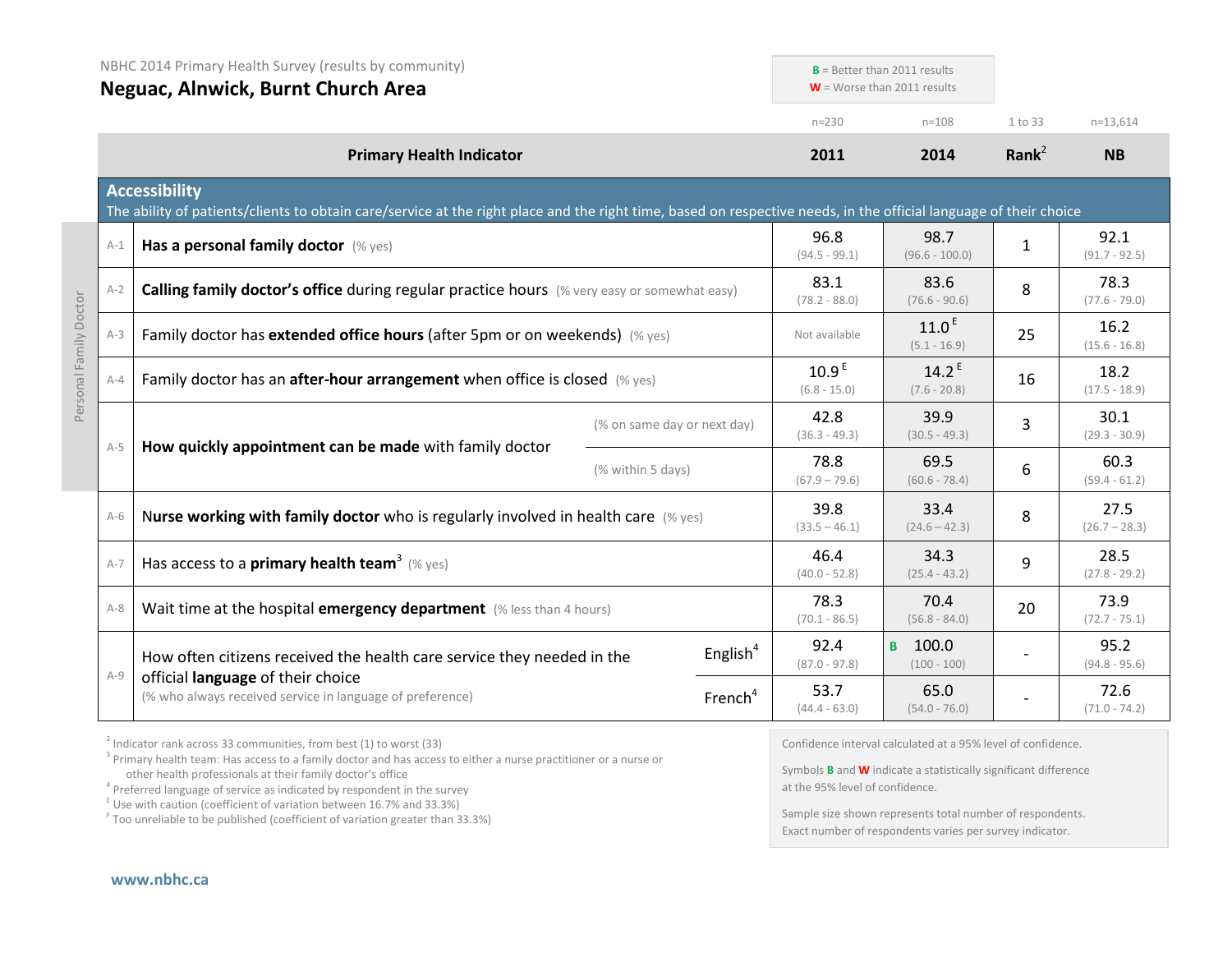| NBHC 2014 Primary Health Survey (results by community)<br>Neguac, Alnwick, Burnt Church Area |                                                                                                                                                                                                                       | $B =$ Better than 2011 results<br>$W =$ Worse than 2011 results |                                      |           |                            |
|----------------------------------------------------------------------------------------------|-----------------------------------------------------------------------------------------------------------------------------------------------------------------------------------------------------------------------|-----------------------------------------------------------------|--------------------------------------|-----------|----------------------------|
|                                                                                              |                                                                                                                                                                                                                       | $n = 230$                                                       | $n = 108$                            | 1 to 33   | $n=13,614$                 |
|                                                                                              | <b>Primary Health Indicator</b>                                                                                                                                                                                       | 2011                                                            | 2014                                 | Rank $^2$ | <b>NB</b>                  |
|                                                                                              | <b>Appropriateness</b><br>Care/service provided is relevant to the patients'/clients' needs and based on established standards                                                                                        |                                                                 |                                      |           |                            |
| $Q-1$                                                                                        | Adults 65 and over who received their flu shot in the last year $(\%$ yes)                                                                                                                                            | Not available                                                   | 71.2<br>$(51.9 - 90.5)$              | 16        | 70.6<br>$(69.2 - 72.0)$    |
| $Q - 2$                                                                                      | Adults with one or more of four select chronic health conditions <sup>5</sup> who had<br><b>measurements for blood pressure</b> in the past 12 months (% yes)                                                         | 87.6<br>$(80.9 - 94.3)$                                         | 73.6<br>$(60.5 - 86.7)$              | 33        | 91.3<br>$(90.6 - 92.0)$    |
| $Q-3$                                                                                        | Adults with one or more of four select chronic health conditions <sup>5</sup> who had<br><b>measurements for cholesterol</b> in the past 12 months (% yes)                                                            | 70.2<br>$(61.0 - 79.4)$                                         | 63.9<br>$(49.6 - 78.2)$              | 32        | 76.3<br>$(75.2 - 77.4)$    |
| $Q-4$                                                                                        | Adults with one or more of four select chronic health conditions <sup>5</sup> who had<br><b>measurements for blood sugar</b> in the past 12 months (% yes)                                                            | 64.9<br>$(55.2 - 74.5)$                                         | 56.8<br>$(42.0 - 71.6)$              | 33        | 73.9<br>$(72.8 - 75.0)$    |
| $Q-5$                                                                                        | Adults with one or more of four select chronic health conditions <sup>5</sup> who had<br><b>measurements for body weight</b> in the past 12 months $(\%$ yes)                                                         | 55.5<br>$(45.4 - 65.5)$                                         | 41.8 $E$<br>$(26.9 - 56.7)$          | 33        | 59.3<br>$(58.0 - 60.6)$    |
| $Q-6$                                                                                        | How often family doctor helps citizens coordinate the care from other health care<br>providers and places (% always)                                                                                                  | 60.9<br>$(52.5 - 69.4)$                                         | 56.4<br>$(44.4 - 68.4)$              | 33        | 70.7<br>$(69.7 - 71.7)$    |
|                                                                                              | <b>Effectiveness</b>                                                                                                                                                                                                  |                                                                 |                                      |           |                            |
| $Q - 7$                                                                                      | Care/service, intervention or action achieves the desired results<br>Citizens with a chronic health condition <sup>7</sup> who are confident in controlling and managing<br>their health condition (% very confident) | 37.8<br>$(30.0 - 45.5)$                                         | 40.2<br>$(28.4 - 52.0)$              | 23        | 42.2<br>$(41.2 - 43.2)$    |
| <b>Safety</b>                                                                                | Potential risks of an intervention or the environment are avoided or minimized                                                                                                                                        |                                                                 |                                      |           |                            |
| $Q - 8$                                                                                      | Citizens with a chronic health condition <sup>7</sup> who know what each of their prescribed<br><b>medications do</b> (% strongly agree)                                                                              | 30.9<br>$(22.9 - 38.9)$                                         | 21.9 <sup>E</sup><br>$(11.0 - 32.8)$ | 31        | 47.7<br>$(46.6 - 48.8)$    |
| $Q-9$                                                                                        | Was harmed due to a medical error or mistake as a result of health care services<br>received in the last 12 months (excluding hospital stay) (% yes)                                                                  | $4.2^{E,6}$<br>$(1.6 - 6.9)$                                    | $9.0^{E,6}$<br>$(3.7 - 14.3)$        |           | $2.7^{6}$<br>$(2.4 - 3.0)$ |

<sup>2</sup> Indicator rank across 33 communities, from best (1) to worst (33)<br><sup>5</sup> Self-reported by respondent: Diabetes, heart disease, stroke or high blood pressure

 $6$  For this type of indicator, a "better" result is achieved when the indicator has a "lower" value

<sup>7</sup> Self-reported by respondent: Arthritis, asthma, cancer, chronic pain, depression, diabetes, emphysema or COPD, gastric reflux (GERD), heart disease, high blood pressure or hypertension, mood disorder other than depression, or stroke E Use with caution (coefficient of variation between 16.7% and 33.3%)

Confidence interval calculated at a 95% level of confidence.

Symbols **B** and **W** indicate a statistically significant difference at the 95% level of confidence.

Sample size shown represents total number of respondents. Exact number of respondents varies per survey indicator.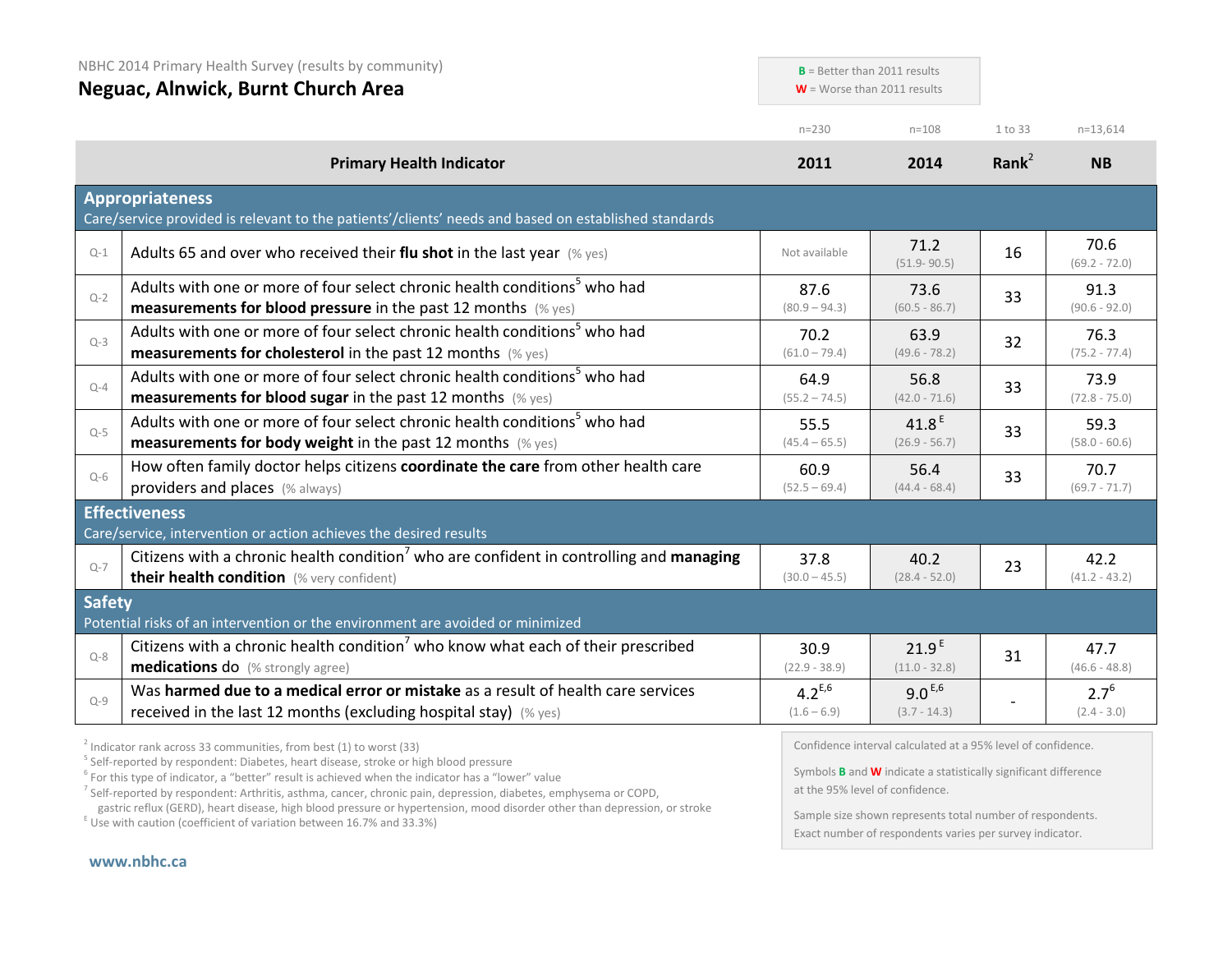| NBHC 2014 Primary Health Survey (results by community) |                                                                                                                            | $B =$ Better than 2011 results      |                                      |                   |                               |
|--------------------------------------------------------|----------------------------------------------------------------------------------------------------------------------------|-------------------------------------|--------------------------------------|-------------------|-------------------------------|
|                                                        | Neguac, Alnwick, Burnt Church Area                                                                                         |                                     | $W =$ Worse than 2011 results        |                   |                               |
|                                                        |                                                                                                                            | $n = 230$                           | $n = 108$                            | 1 to 33           | $n=13,614$                    |
|                                                        | <b>Primary Health Indicator</b>                                                                                            | 2011                                | 2014                                 | Rank <sup>2</sup> | <b>NB</b>                     |
|                                                        | <b>Efficiency</b><br>Achieving the desired results with the most cost-effective use of resources                           |                                     |                                      |                   |                               |
| $Q - 10$                                               | Model of care used most often when sick or in need of care from a health professional<br>(% hospital emergency department) | $15.6^{6}$<br>$(10.9 - 20.3)$       | $13.0^{E,6}$<br>$(6.7 - 19.3)$       | 19                | $11.5^{6}$<br>$(11.0 - 12.0)$ |
| $Q-11$                                                 | Has used Tele-Care or other telephone information lines in the last 12 months $(\%$ yes)                                   | 12.8 <sup>E</sup><br>$(8.5 - 17.1)$ | $10.7^E$<br>$(4.9 - 16.5)$           | $\overline{2}$    | 7.4<br>$(7.0 - 7.8)$          |
|                                                        | <b>Use of services</b><br>Using primary health services in the last 12 months                                              |                                     |                                      |                   |                               |
| $U-1$                                                  | Visited a personal family doctor (% yes)                                                                                   | 80.4<br>$(75.3 - 85.5)$             | 89.7<br>$(83.9 - 95.5)$              | 3                 | 80.3<br>$(79.6 - 81.0)$       |
| $U-2$                                                  | Visited a hospital emergency department (% yes)                                                                            | 48.3<br>$(41.8 - 54.8)$             | 48.9<br>$(39.5 - 58.3)$              | 11                | 41.3<br>$(40.5 - 42.1)$       |
| $U-3$                                                  | Visited a specialist (% yes)                                                                                               | Not available                       | 52.8<br>$(43.5 - 62.1)$              | 25                | 56.4<br>$(55.6 - 57.2)$       |
| $U-4$                                                  | Visited an after-hours clinic or a walk-in clinic (% yes)                                                                  | 12.5 <sup>E</sup><br>$(8.2 - 16.8)$ | 12.0 <sup>E</sup><br>$(5.9 - 18.1)$  | 28                | 24.3<br>$(23.6 - 25.0)$       |
| $U-5$                                                  | Visited an alternative practitioner (% yes)                                                                                | Not available                       | 16.1 <sup>E</sup><br>$(9.2 - 23.0)$  | 32                | 25.2<br>$(24.5 - 25.9)$       |
| $U-6$                                                  | Visited a community health centre (% yes)                                                                                  | $9.2^E$<br>$(5.4 - 13.0)$           | 9.7 <sup>E</sup><br>$(4.1 - 15.3)$   | 12                | 6.9<br>$(6.5 - 7.3)$          |
| $U-7$                                                  | Used ambulance services (% yes)                                                                                            | 5.6 <sup>E</sup><br>$(2.6 - 8.6)$   | 12.7 <sup>E</sup><br>$(6.5 - 18.9)$  | $\mathbf{1}$      | 5.7<br>$(5.3 - 6.1)$          |
| $U-8$                                                  | Visited a nurse practitioner (% yes)                                                                                       | 4.0 <sup>E</sup><br>$(1.5 - 6.5)$   | F.                                   |                   | 7.7<br>$(7.3 - 8.1)$          |
| $U-9$                                                  | Visited a health professional at a private clinic (% yes)                                                                  | Not available                       | 17.3 <sup>E</sup><br>$(10.2 - 24.4)$ | 31                | 23.7<br>$(23.0 - 24.4)$       |

 $2$  Indicator rank across 33 communities. Under "efficiency" the rank is from best (1) to worst (33). Under "use of services" the rank is from highest (1) to lowest (33).

<sup>6</sup> For this type of indicator, a "better" result is achieved when the indicator has a "lower" value  $E$ <sup>E</sup> Use with caution (coefficient of variation between 16.7% and 33.3%)

<sup>F</sup> Too unreliable to be published (coefficient of variation greater than 33.3%)

Confidence interval calculated at a 95% level of confidence.

Symbols **B** and **W** indicate a statistically significant difference at the 95% level of confidence.

Sample size shown represents total number of respondents. Exact number of respondents varies per survey indicator.